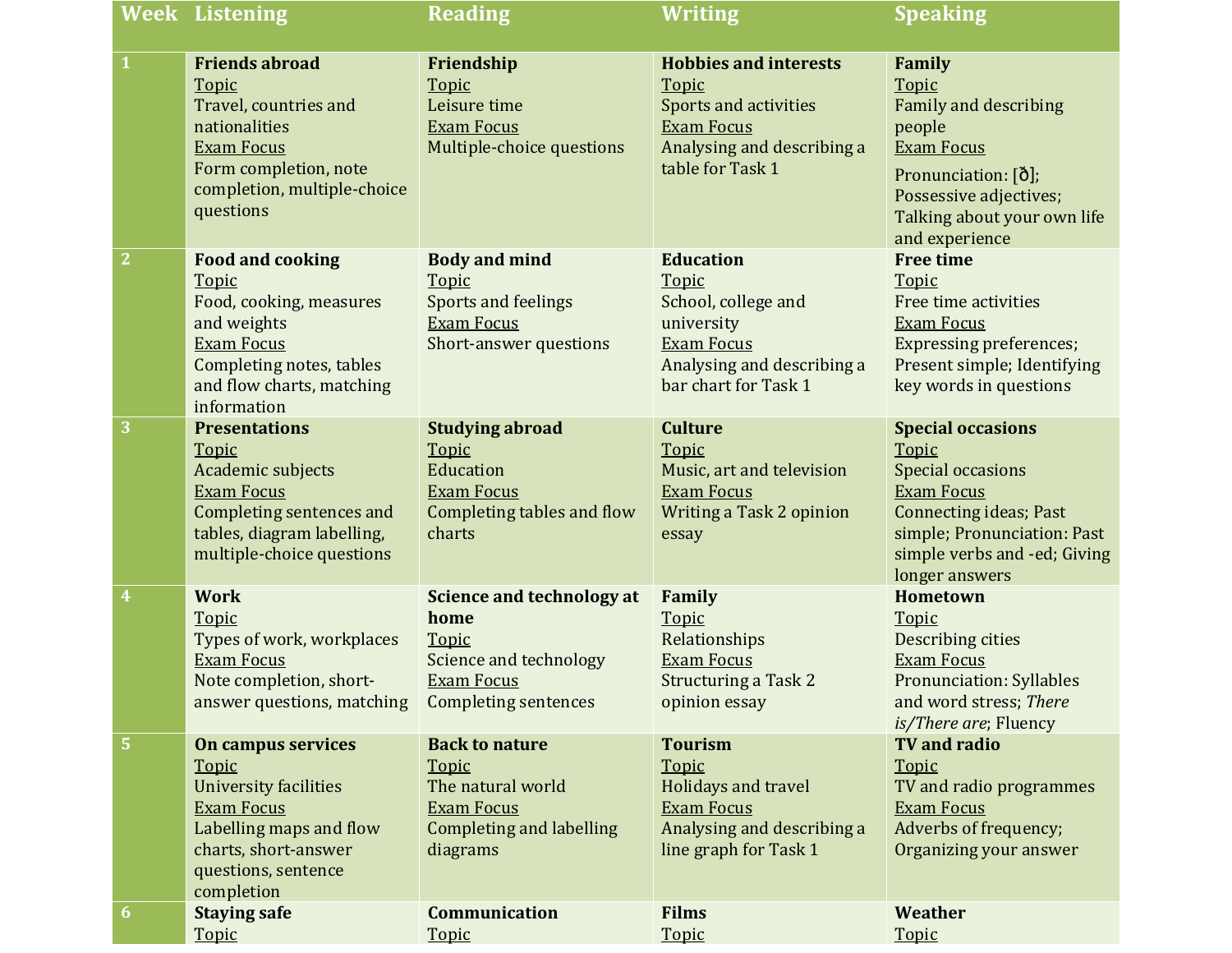|    | Crime, protection and safety<br><b>Exam Focus</b><br>Multiple-choice questions,<br>short-answer questions,<br>table completion<br><b>Mid-term Test</b><br><b>Studying, exams and</b> | Communication<br><b>Exam Focus</b><br>Completing notes and<br>summaries<br><b>Mid-term Test</b><br><b>Business Management</b> | <b>Genres and formats</b><br><b>Exam Focus</b><br>Analysing and describing a<br>pie chart for Task 1<br><b>Mid-term Test</b><br><b>Technology</b>        | Weather<br><b>Exam Focus</b><br><b>Pronunciation: Vowel</b><br>sounds; Can/can't; Giving<br>relevant answers<br><b>Mid-term Test</b><br><b>Studying</b>                                                          |
|----|--------------------------------------------------------------------------------------------------------------------------------------------------------------------------------------|-------------------------------------------------------------------------------------------------------------------------------|----------------------------------------------------------------------------------------------------------------------------------------------------------|------------------------------------------------------------------------------------------------------------------------------------------------------------------------------------------------------------------|
|    | revision<br>Topic<br><b>Study habits</b><br><b>Exam Focus</b><br>Multiple-choice questions,<br>completing flowcharts                                                                 | <b>Topic</b><br>Money<br><b>Exam Focus</b><br><b>Matching information</b>                                                     | Topic<br>Computers, the Internet and<br>mobile phones<br><b>Exam Focus</b><br>Describing advantages and<br>disadvantages for a Task 2<br>essay           | Topic<br>Studying and academic<br>subjects<br><b>Exam Focus</b><br>Pronunciation: Word stress;<br><b>Collocations; Present</b><br>continuous; Using a range of<br>vocabulary                                     |
| 8  | <b>Shopping and spending</b><br>Topic<br>Spending habits, products<br><b>Exam Focus</b><br>Completing notes,<br>answering matching<br>questions, short-answer<br>questions           | Young people's rights<br>Topic<br><b>Rights and responsibilities</b><br><b>Exam Focus</b><br>Matching sentence endings        | <b>Happiness</b><br>Topic<br>Money and relationships<br><b>Exam Focus</b><br>Writing a bout opinions for<br>a Task 2 essay                               | <b>Work</b><br>Topic<br>Work and jobs<br><b>Exam Focus</b><br>Have to; Using phrases to<br>give you time to think                                                                                                |
| 9  | <b>Hobbies, interests and</b><br>sports<br>Topic<br><b>Interests and pastimes</b><br><b>Exam Focus</b><br><b>Completing forms and</b><br>tables, multiple-choice<br>questions        | <b>Community matters</b><br><b>Topic</b><br>Groups<br><b>Exam Focus</b><br><b>Matching features</b>                           | The natural world<br><b>Topic</b><br>The environment and<br>pollution<br><b>Exam Focus</b><br>Describing a process for<br>Task 1                         | <b>Holidays and travel</b><br>Topic<br>Holidays and travel<br><b>Exam Focus</b><br>Opposite adjectives; Be<br>going to; Pronunciation: [ə]<br>and sentence stress; Taking<br>notes and preparing your<br>answers |
| 10 | <b>Work-life balance</b><br>Topic<br>Time management<br><b>Exam Focus</b><br>Completing notes and<br>sentences, labelling<br>diagrams                                                | <b>British culture</b><br><b>Topic</b><br><b>Britain</b><br><b>Exam Focus</b><br>Matching headings                            | <b>Places to live</b><br><b>Topic</b><br>People and places<br><b>Exam Focus</b><br>Comparing and contrasting<br>multiple charts and graphs<br>for Task 1 | <b>Health</b><br>Topic<br>Health<br><b>Exam Focus</b><br>Giving explanations;<br>Pronunciation:<br>Contractions; Should/<br>shouldn't; Understanding<br>different types of questions                             |
| 11 | <b>Comparing cultures</b><br>Topic                                                                                                                                                   | <b>Crime detection</b><br>Topic                                                                                               | <b>Health</b><br>Topic                                                                                                                                   | <b>Important events</b><br>Topic                                                                                                                                                                                 |